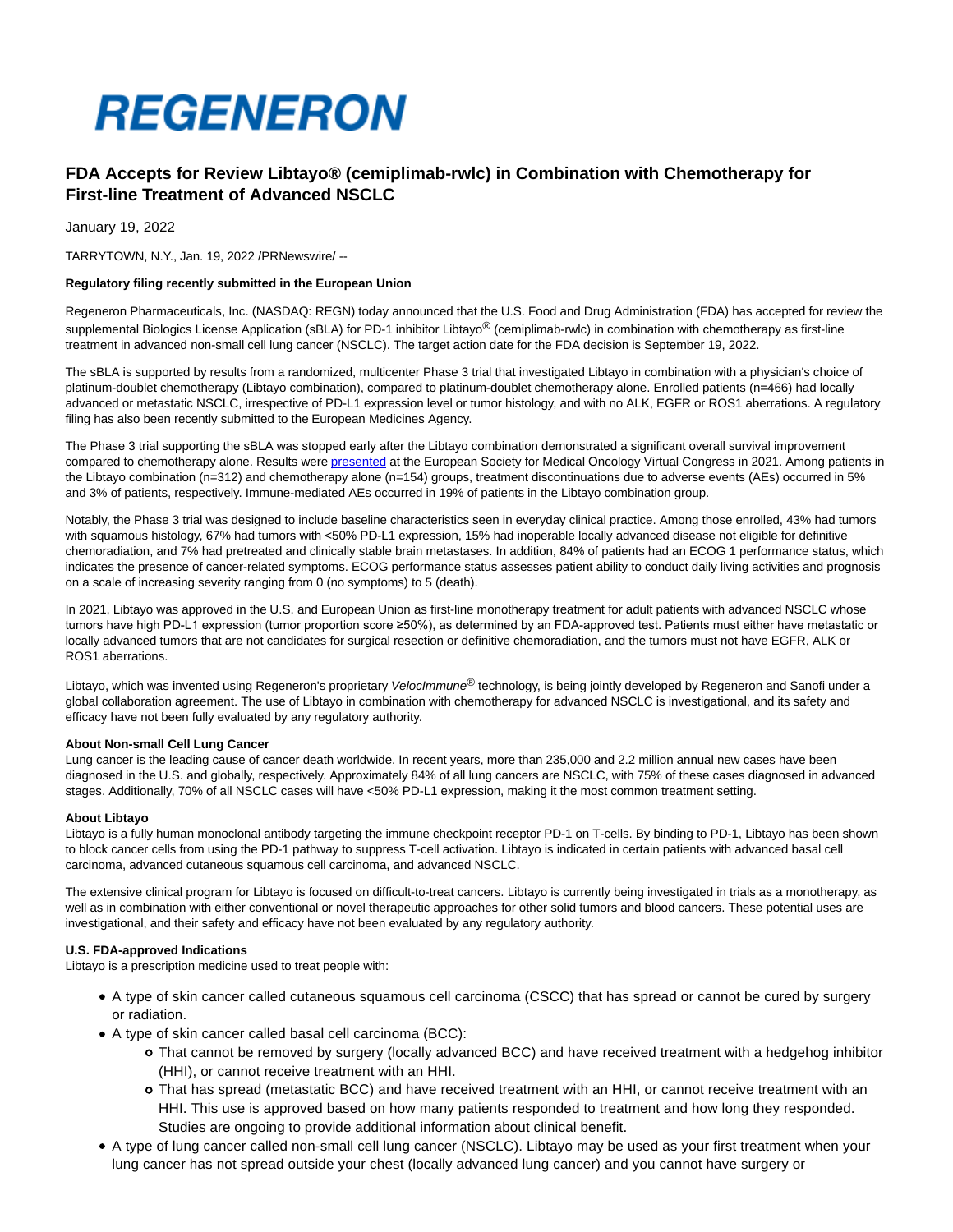chemotherapy with radiation, or your lung cancer has spread to other areas of your body (metastatic lung cancer), and your tumor tests positive for high "PD-L1" and your tumor does not have an abnormal "EGFR", "ALK" or "ROS1" gene.

It is not known if Libtayo is safe and effective in children.

# **About Regeneron's VelocImmune Technology**

Regeneron's VelocImmune technology utilizes a proprietary genetically engineered mouse platform endowed with a genetically humanized immune system to produce optimized fully human antibodies. When Regeneron's President and Chief Scientific Officer George D. Yancopoulos was a graduate student with his mentor Frederick W. Alt in 1985, they were the first to [envision m](https://c212.net/c/link/?t=0&l=en&o=3417003-1&h=2928948579&u=https%3A%2F%2Fc212.net%2Fc%2Flink%2F%3Ft%3D0%26l%3Den%26o%3D3387026-1%26h%3D1560991416%26u%3Dhttps%253A%252F%252Fwww.sciencedirect.com%252Fscience%252Farticle%252Fabs%252Fpii%252F0168952585900897%26a%3Denvision&a=envision)aking such a genetically humanized mouse, and Regeneron has spent decades inventing and developing VelocImmune and related VelociSuite technologies. Dr. Yancopoulos and his team have used VelocImmune technology to create approximately a quarter of all original, FDA-approved or authorized fully human monoclonal antibodies currently available. This includes REGEN-COV® (casirivimab and imdevimab), Dupixent® (dupilumab), Libtayo® (cemiplimab-rwlc), Praluent<sup>®</sup> (alirocumab), Kevzara<sup>®</sup> (sarilumab), Evkeeza® (evinacumab-dgnb) and Inmazeb™ (atoltivimab, maftivimab, and odesivimab-ebgn).

# **IMPORTANT SAFETY INFORMATION AND INDICATION FOR U.S. PATIENTS**

# **What is the most important information I should know about Libtayo?**

Libtayo is a medicine that may treat certain cancers by working with your immune system. Libtayo can cause your immune system to attack normal organs and tissues in any area of your body and can affect the way they work. These problems can sometimes become severe or life-threatening and can lead to death. You can have more than one of these problems at the same time. These problems may happen anytime during treatment or even after your treatment has ended.

# **Call or see your healthcare provider right away if you develop any new or worsening signs or symptoms, including:**

- **Lung problems:** cough, shortness of breath, or chest pain
- **Intestinal problems:** diarrhea (loose stools) or more frequent bowel movements than usual, stools that are black, tarry, sticky or have blood or mucus, or severe stomach area (abdomen) pain or tenderness
- **Liver problems:** yellowing of your skin or the whites of your eyes, severe nausea or vomiting, pain on the right side of your stomach area (abdomen), dark urine (tea colored), or bleeding or bruising more easily than normal
- **Hormone gland problems:** headache that will not go away or unusual headaches, eye sensitivity to light, eye problems, rapid heartbeat, increased sweating, extreme tiredness, weight gain or weight loss, feeling more hungry or thirsty than usual, urinating more often than usual, hair loss, feeling cold, constipation, your voice gets deeper, dizziness or fainting, or changes in mood or behavior, such as decreased sex drive, irritability, or forgetfulness
- **Kidney problems:** decrease in your amount of urine, blood in your urine, swelling of your ankles, or loss of appetite
- **Skin problems:** rash, itching, skin blistering or peeling, painful sores or ulcers in mouth or nose, throat, or genital area, fever or flu-like symptoms, or swollen lymph nodes
- Problems can also happen in other organs and tissues. These are not all of the signs and symptoms of immune system problems that can happen with Libtayo. Call or see your healthcare provider right away for any new or worsening signs or symptoms, which may include: chest pain, irregular heartbeat, shortness of breath or swelling of ankles, confusion, sleepiness, memory problems, changes in mood or behavior, stiff neck, balance problems, tingling or numbness of the arms or legs, double vision, blurry vision, sensitivity to light, eye pain, changes in eyesight, persistent or severe muscle pain or weakness, muscle cramps, low red blood cells, or bruising
- **Infusion reactions that can sometimes be severe.** Signs and symptoms of infusion reactions may include: nausea, chills or shaking, itching or rash, flushing, shortness of breath or wheezing, dizziness, feel like passing out, fever, back or neck pain, or facial swelling.
- **Rejection of a transplanted organ.** Your healthcare provider should tell you what signs and symptoms you should report and monitor you, depending on the type of organ transplant that you have had.
- **Complications, including graft-versus-host disease (GVHD), in people who have received a bone marrow (stem cell) transplant that uses donor stem cells (allogeneic).** These complications can be serious and can lead to death. These complications may happen if you underwent transplantation either before or after being treated with Libtayo. Your healthcare provider will monitor you for these complications.

## **Getting medical treatment right away may help keep these problems from becoming more serious.**

Your healthcare provider will check you for these problems during your treatment with Libtayo. Your healthcare provider may treat you with corticosteroid or hormone replacement medicines. Your healthcare provider may also need to delay or completely stop treatment with Libtayo if you have severe side effects.

## **Before you receive Libtayo, tell your healthcare provider about all your medical conditions, including if you:**

- have immune system problems such as Crohn's disease, ulcerative colitis, or lupus
- have received an organ transplant
- have received or plan to receive a stem cell transplant that uses donor stem cells (allogeneic)
- have a condition that affects your nervous system, such as myasthenia gravis or Guillain-Barré syndrome are pregnant or plan to become pregnant. Libtayo can harm your unborn baby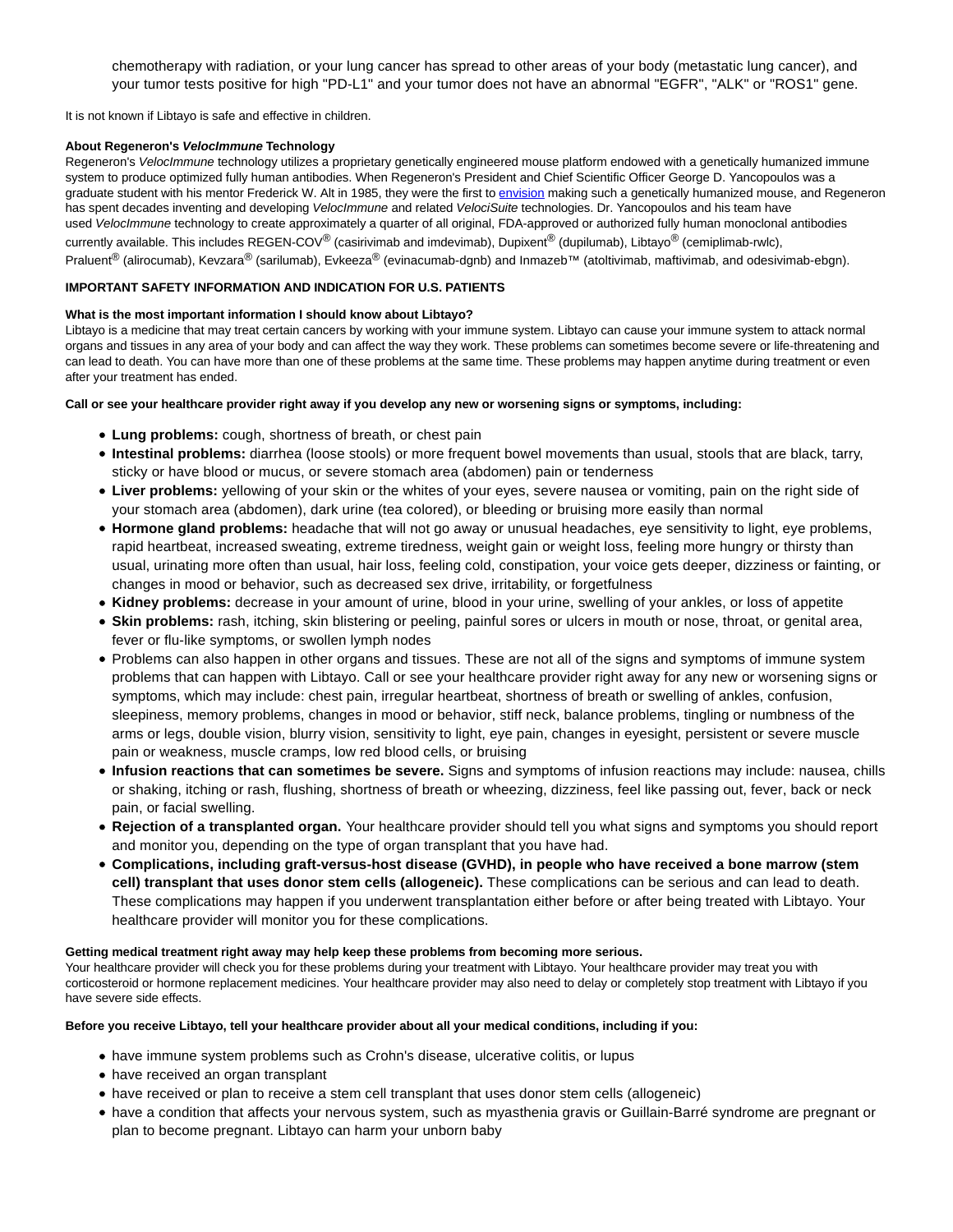## **Females who are able to become pregnant:**

- Your healthcare provider will give you a pregnancy test before you start treatment.
- You should use an effective method of birth control during your treatment and for at least 4 months after your last dose of Libtayo. Talk with your healthcare provider about birth control methods that you can use during this time.
- Tell your healthcare provider right away if you become pregnant or think you may be pregnant during treatment with Libtayo.
- are breastfeeding or plan to breastfeed. It is not known if Libtayo passes into your breast milk. Do not breastfeed during treatment and for at least 4 months after the last dose of Libtayo.

**Tell your healthcare provider about all the medicines you take,** including prescription and over-the-counter medicines, vitamins, and herbal supplements.

The most common side effects of Libtayo include muscle or bone pain, tiredness, rash, and diarrhea. These are not all the possible side effects of Libtayo. Call your doctor for medical advice about side effects. You may report side effects to FDA at 1-800-FDA-1088. You may also report side effects to Regeneron Pharmaceuticals and Sanofi at 1-877-542-8296.

#### **Please see full [Prescribing Information,](https://c212.net/c/link/?t=0&l=en&o=3417003-1&h=1997985402&u=https%3A%2F%2Fwww.regeneron.com%2Fsites%2Fdefault%2Ffiles%2FLibtayo_FPI.pdf&a=Prescribing+Information) including [Medication Guide.](https://c212.net/c/link/?t=0&l=en&o=3417003-1&h=1732695034&u=https%3A%2F%2Fwww.regeneron.com%2Fsites%2Fdefault%2Ffiles%2Fx1216(3)a.pdf&a=Medication+Guide)**

#### **About Regeneron**

Regeneron (NASDAQ: REGN) is a leading biotechnology company that invents life-transforming medicines for people with serious diseases. Founded and led for over 30 years by physician-scientists, our unique ability to repeatedly and consistently translate science into medicine has led to nine FDA-approved treatments and numerous product candidates in development, almost all of which were homegrown in our laboratories. Our medicines and pipeline are designed to help patients with eye diseases, allergic and inflammatory diseases, cancer, cardiovascular and metabolic diseases, pain, hematologic conditions, infectious diseases and rare diseases.

Regeneron is accelerating and improving the traditional drug development process through our proprietary VelociSuite technologies, such as VelocImmune, which uses unique genetically humanized mice to produce optimized fully human antibodies and bispecific antibodies, and through ambitious research initiatives such as the Regeneron Genetics Center, which is conducting one of the largest genetics sequencing efforts in the world.

For additional information about the company, please visi[t www.regeneron.com o](https://c212.net/c/link/?t=0&l=en&o=3417003-1&h=4211281992&u=https%3A%2F%2Fc212.net%2Fc%2Flink%2F%3Ft%3D0%26l%3Den%26o%3D3397793-1%26h%3D695290165%26u%3Dhttp%253A%252F%252Fwww.regeneron.com%252F%26a%3Dwww.regeneron.com&a=www.regeneron.com)r follow @Regeneron on Twitter.

## **Forward-Looking Statements and Use of Digital Media**

This press release includes forward-looking statements that involve risks and uncertainties relating to future events and the future performance of Regeneron Pharmaceuticals, Inc. ("Regeneron" or the "Company"), and actual events or results may differ materially from these forward-looking statements. Words such as "anticipate," "expect," "intend," "plan," "believe," "seek," "estimate," variations of such words, and similar expressions are intended to identify such forward-looking statements, although not all forward-looking statements contain these identifying words. These statements concern, and these risks and uncertainties include, among others, the impact of SARS-CoV-2 (the virus that has caused the COVID-19 pandemic) on Regeneron's business and its employees, collaborators, and suppliers and other third parties on which Regeneron relies, Regeneron's and its collaborators' ability to continue to conduct research and clinical programs, Regeneron's ability to manage its supply chain, net product sales of products marketed or otherwise commercialized by Regeneron and/or its collaborators or licensees (collectively, "Regeneron's Products"), and the global economy; the nature, timing, and possible success and therapeutic applications of Regeneron's Products and product candidates being developed by Regeneron and/or its collaborators or licensees (collectively, "Regeneron's Product Candidates") and research and clinical programs now underway or planned, including without limitation Libtayo® (cemiplimab) in combination with chemotherapy as first-line treatment in advanced non-small cell lung cancer ("NSCLC"); the likelihood, timing, and scope of possible regulatory approval and commercial launch of Regeneron's Product Candidates and new indications for Regeneron's Products, such as possible regulatory approval of Libtayo in combination with chemotherapy as first-line treatment in NSCLC as well as Libtayo (as a monotherapy or in combination with conventional or novel therapeutic approaches, as applicable) for the treatment of other solid tumors and blood cancers and other potential indications; uncertainty of the utilization, market acceptance, and commercial success of Regeneron's Products and Regeneron's Product Candidates and the impact of studies (whether conducted by Regeneron or others and whether mandated or voluntary), including the study discussed in this press release, on any of the foregoing or any potential regulatory approval of Regeneron's Products (such as Libtayo) and Regeneron's Product Candidates; the ability of Regeneron's collaborators, licensees, suppliers, or other third parties (as applicable) to perform manufacturing, filling, finishing, packaging, labeling, distribution, and other steps related to Regeneron's Products and Regeneron's Product Candidates; the ability of Regeneron to manage supply chains for multiple products and product candidates; safety issues resulting from the administration of Regeneron's Products (such as Libtayo) and Regeneron's Product Candidates in patients, including serious complications or side effects in connection with the use of Regeneron's Products and Regeneron's Product Candidates in clinical trials; determinations by regulatory and administrative governmental authorities which may delay or restrict Regeneron's ability to continue to develop or commercialize Regeneron's Products and Regeneron's Product Candidates, including without limitation Libtayo; ongoing regulatory obligations and oversight impacting Regeneron's Products, research and clinical programs, and business, including those relating to patient privacy; the availability and extent of reimbursement of Regeneron's Products from third-party payers, including private payer healthcare and insurance programs, health maintenance organizations, pharmacy benefit management companies, and government programs such as Medicare and Medicaid; coverage and reimbursement determinations by such payers and new policies and procedures adopted by such payers; competing drugs and product candidates that may be superior to, or more cost effective than, Regeneron's Products and Regeneron's Product Candidates; the extent to which the results from the research and development programs conducted by Regeneron and/or its collaborators or licensees may be replicated in other studies and/or lead to advancement of product candidates to clinical trials, therapeutic applications, or regulatory approval; unanticipated expenses; the costs of developing, producing, and selling products; the ability of Regeneron to meet any of its financial projections or guidance and changes to the assumptions underlying those projections or guidance; the potential for any license, collaboration, or supply agreement, including Regeneron's agreements with Sanofi, Bayer, and Teva Pharmaceutical Industries Ltd. (or their respective affiliated companies, as applicable), to be cancelled or terminated; and risks associated with intellectual property of other parties and pending or future litigation relating thereto (including without limitation the patent litigation and other related proceedings relating to EYLEA® (aflibercept) Injection, Dupixent<sup>®</sup> (dupilumab), Praluent<sup>®</sup> (alirocumab), and REGEN-COV<sup>®</sup> (casirivimab and imdevimab)), other litigation and other proceedings and government investigations relating to the Company and/or its operations, the ultimate outcome of any such proceedings and investigations, and the impact any of the foregoing may have on Regeneron's business, prospects, operating results, and financial condition. A more complete description of these and other material risks can be found in Regeneron's filings